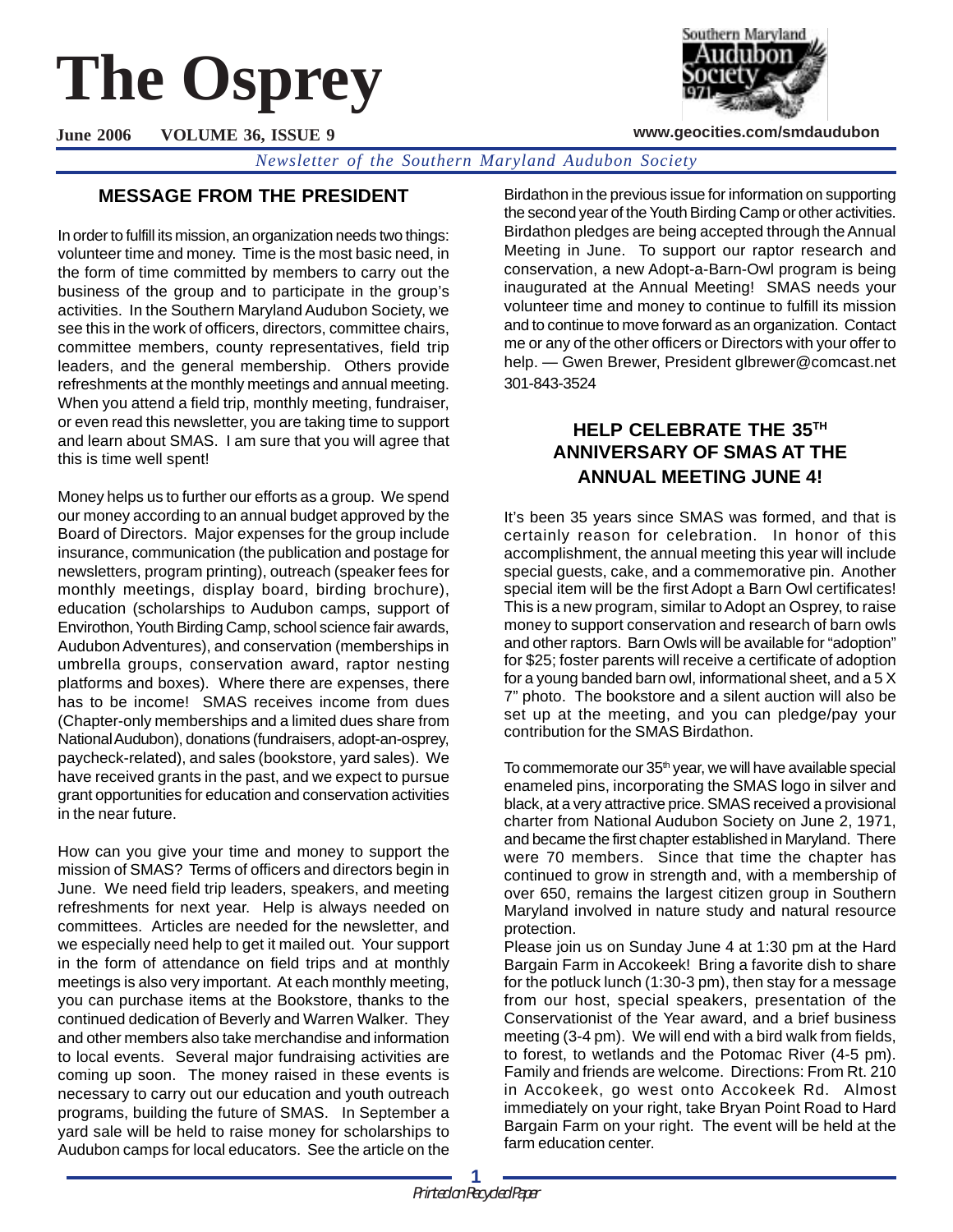# **IMPORTANT BIRD AREAS DEDICATED ON EASTERN SHORE**

#### by David Curson

Last fall Audubon Maryland-DC held ceremonies to dedicate two Important Bird Areas (IBAs), both of global significance for bird conservation on Maryland's Eastern Shore.

On October 1, Blackwater-Fishing Bay Marshes Important Bird Area was dedicated as part of Blackwater National Wildlife Refuge's annual Open House celebrations. Audubon Maryland-DC presented IBA plaques to Glenn Carowan, manager of Blackwater NWR, Peter Jayne, Associate Director of Regional Operations for Maryland Department of Natural Resources, and to Marty O'Conner of the Friends of Blackwater NWR. Blackwater-Fishing Bay Marshes is the largest contiguous block of coastal marsh in the Chesapeake region and is one of the most important sites for bird conservation in Maryland. It hosts globally vulnerable Black Rails and Saltmarsh Sharp-tailed Sparrows, the largest concentration of Bald Eagles on the East Coast outside Florida (up to 200 winter over), and 30,000 wintering waterfowl, including 3,000 Black Ducks, an Audubon WatchList species.

On December10, Eastern Neck National Wildlife Refuge was recognized as an Important Bird Area of global significance. It hosts exceptional numbers of waterfowl, including more than 1% of the global population of Tundra Swans. More than 2,000 Tundra Swans spend the early part of winter at the refuge, feeding on submerged vegetation and clams. Up to 35,000 waterfowl of other species also winter here, including; 7,000 Canada Goose, 11,600 scaup, 3,600 Canvasback, 7,000 Ruddy Duck, 7,600 Mallard and 1,000 Black Duck. Congressman Wayne Gilchrest was on hand to present plaques to Marty Kaehny, manager of Eastern Neck NWR and Phil Cicconi of the Friends of Eastern Neck NWR, and warmly praised the refuge's bird conservation efforts.

For more information on the Important Bird Areas Program contact David Curson, Director of Bird Conservation, Audubon Maryland-DC: e-mail dcurson@audubon.org phone 410- 558-2473.

# **NATIONAL AUDUBON JOINS IN SUIT FOR CERULEAN WARBLER PROTECTION**

**Asheville, NC, March 17, 2005 –** Five conservation groups representing almost one million members filed suit on February 28 against Interior Secretary Gale Norton and the U.S. Fish and Wildlife Service for ignoring their petition to add the Cerulean Warbler to the nation's list of threatened species. The groups filed their petition more than five years ago, and repeatedly have sought to compel the agency to follow the legal requirements for responding to such citizen

petitions. In the intervening years, the rate of the bird's decline appears to have quickened, and threats to the bird's survival have worsened.

National Audubon Society, Defenders of Wildlife, Southern Appalachian Biodiversity Project, Western North Carolina Alliance and Heartwood filed suit in District Court in Washington D.C. They are among the 28 conservation groups from across the East that petitioned the Fish and Wildlife Service (FWS) in 2000 to list the bird as threatened and designate critical habitat for its long-term survival.

The Cerulean Warbler population has dropped almost 82% throughout its U.S. range over the last 40 years, making it the fastest declining warbler in the country. In the U.S., the worst of the Cerulean's decline has been in the core of its range – 80% in the Cumberland Plateau in Tennessee, Kentucky and West Virginia, and 65% in the Ohio Hills in Ohio, West Virginia and Pennsylvania. The Cerulean would be the first warbler listed as threatened under the Act. Three other species of warbler found in the U.S. on the list – Bachman's, Kirtland's, and Golden-cheeked – are endangered.

To read the press release in its entirety, go to http://audubon.org/news/press\_releases/ Cerulean\_Warbler\_03\_03\_06.html.

## **DONATIONS WANTED FOR 2006 SMAS YARD SALE**

A yard sale is scheduled for **Saturday, September 23rd from 8:00 a.m. to 2:00 p.m.** at Will and Julie Daniel's house located at 6622 Leonardtown Road in Bryantown, MD. A rain date is set for Saturday, September 30th. Donations are being accepted for this yard sale (everything except for clothes and books). If you have items to donate or would like to volunteer on September 23rd, please contact Julie Daniel at 301-274-5756 or by e-mail at juliemdaniel@hotmail.com. Please help SMAS raise money for our education fund by supporting the yard sale.

Directions to the Daniel house from St. Mary's county: Take Route 5 or Route 235 north to Charles County. Continue on Route 5 through Hughesville. About 3.5 miles north of Hughesville watch for their house on the north side of the road, 1/4 mile north of Ted Bowling Drive. If you get to the intersection at Oliver Shop Road you have gone too far. The house is an old white farm house with a white board fence around all of the property.

From Calvert County take Route 231 west to Charles County. Follow directions above from Hughesville.

From Charles County go through Waldorf and then take Route 5 south towards Bryantown and Hughesville. In Bryantown, one half a mile past the intersection at Oliver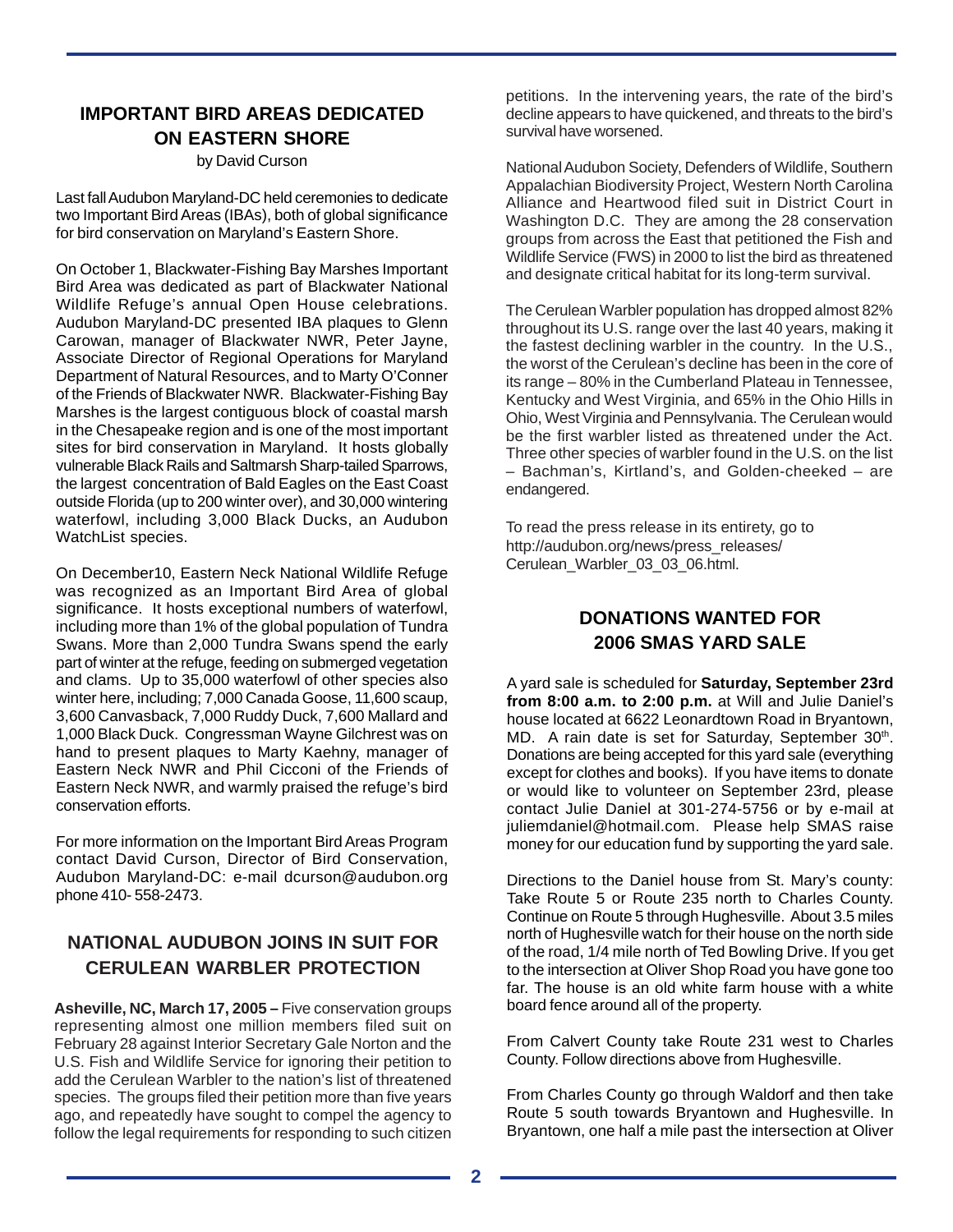Shop Road do a U-turn and go back north on Route 5, their house is 1/4 mile north of the u-turn. The house is an old white farm house with a white board fence around all of the property.

Flea Market/Yard Sale Committee

# **NANCY MCALLISTER SELECTED FOR 2006 CONSERVATIONIST OF THE YEAR AWARD**

Each year, SMAS honors an individual for his or her conservation activities in Southern Maryland. This year, the Board has selected Nancy McAllister, who was nominated by Dr. Robert Paul of St. Mary's College (a past recipient of this award). Nancy was cited for the leadership role that she played in protecting the St. Mary's River watershed. Owing to her passion for protecting the environment and strong interpersonal and leadership skills, the St. Mary's River Watershed Association elected her its first president. In that role, she has successfully devoted endless hours and energy to insuring that the watershed association gained non-profit status. Nancy ably guided the Association though their first fund-raising endeavors, grant proposals, Riverfest Celebration, and recently the first general Membership Meeting. She also represented the association at various local government agencies and meetings, including the St. Mary's County Commissioners, who were greatly impressed by her presentations and presence. In short, Nancy's name has become synonymous with the St. Mary's River Watershed Association.

Nancy McAllister took her Bachelor of Science degree in Biology at Grove City College, PA, and Master of Science in Sustainable Development and Conservation Biology at the University of Maryland, College Park. She is a certified teacher of biology and general science for grades 7-12 in both Pennsylvania and Maryland. Nancy has also worked as an Outreach Program Manager for the Wildlife Habitat Council, and Research Assistant for the Smithsonian Environmental Research Center in Maryland. Please join the Board in congratulating Nancy for this well-deserved honor!

## **SUCCESSFUL SCIENCE FAIRS**

Congratulations to the students whose science fair projects received awards from Southern Maryland Audubon Society. Winners receive one-year memberships in National Audubon Society with one-year subscriptions to Audubon Magazine, as well as one-year memberships in SMAS with one-year subscriptions to the Osprey.

Special thanks to the SMAS members who judged the science fairs: Calvert County judges Leslie Bridgett and Susan Noble; Charles County judges Art Krueger and Millie Kriemelmeyer; St. Mary's County judges Beverly and Warren Walker; Prince George's judge Millie Kriemelmeyer.

Calvert County, Seniors, Emily Brownlee, Calvert High School, project title "A Tale of Two Oysters" and Marina

Ybarra, Northern High School, project title "Sea Me, Clean Me, Heal Me—The Bay." Junior Kassidy Kenney, Plum Point Middle School, project title "Puritan Tiger Beetle" and Jack Roberts, Northern Middle School, project title "Marine Bird E.R."

Charles County Senior Jacquelyn Weavill, Westlake High School, project title "Migratory Waterfowl of the Chesapeake Watershed." Junior Jonathan Tavares,

John Hanson Middle School, project title "For the Birds." Elementary (certificate and book), Ashley Cobaugh, T.C. Martin Elementary School, project title "Birds' Feeding Habits."

St. Mary's County Senior Colleen Caouette, St. Mary's Ryken High School, project title "Where to put the Windmill." Junior Elaine Taylor, St. John's School, project title "Oil Spill."

Prince George's County, no awards given.

# **AUDUBON CAMP SCHOLARSHIP WINNERS**

Congratulations to Deanna Wheeler and Gina Mathias who were awarded scholarships to attend the Maine Audubon Workshop for Educators.

Deanna teaches science for Charles County Public Schools. Gina is a naturalist/educator at Hard Bargain Farm Environmental Center. Students and teachers will benefit from the knowledge and insight into the natural world that Deanna and Gina gain during their exciting week on Hog Island, Maine.

Thank you to the SMAS board of directors for funding the two scholarships. Funds were raised at the flea market, birdathon, and gift wrapping at Wild Bird Center.—Millie Kriemelmeyer, Education Chair

## **WELCOME, NEW MEMBERS!**

Patricia Berg, Accokeek Bert Bryner, Waldorf Colleen Caouette, California Horace Dacko, Brandywine Jean Davis, Hughesville S. Galante, Huntingtown Fernando Garra, Oxon Hill Charles Gustin, Prince Frederick Sandra Irwin, Waldorf Kassidy Kenney, Chesapeake Beach Frank Mauro, Great Mills Rhonda Minnick, Clinton Kurt David Reitz, Mechanicsville Linda Shepherd, Leonardtown Michael Sullivan, Mount Victoria Richter, Temple Hills Jack Roberts, Owings Jonathan Tavares, Brandywine Elaine Taylor, Lexington Park Emily Tobin, North Beach Richard Walsh, North Beach Jacquelyn Weavill, Waldorf Marina Ybarra, Chesapeake Beach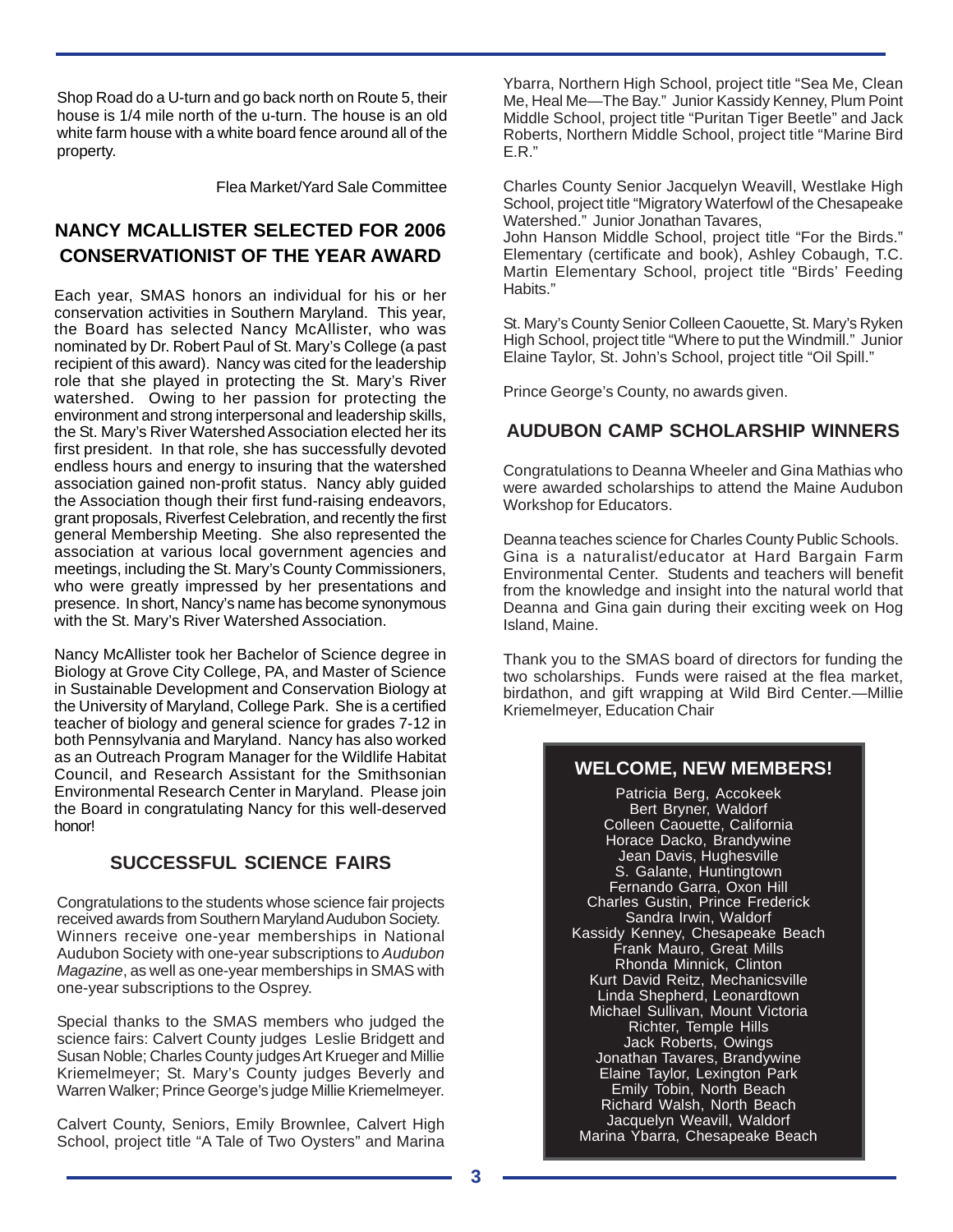# **SAIL AND BIRD ON BOARD THE DEE OF ST. MARY'S**

Members, family, and guests are invited to a morning birding trip aboard the Dee of St. Mary's traditional Chesapeake Skipjack sailing vessel on Sat. June 10 from 8:00 AM to 10:00 AM. We leave promptly at 8:00 AM from the Chesapeake Bay Field Lab, St. George Island, St. Mary's County. Captain Jack Russell may sail on Island Creek, St. Mary's River and Potomac River, wherever the birds are likely to be.

The cost of the two-hour trip on the skipjack is \$400, but the boat holds 35 people. If 20 people sign up, the cost will be \$20 each. If more sign up, the cost will be less. Please reserve no later than Sun. June 4. Contact the leader, Millie Kriemelmeyer, by phone or email, 301-372- 8766, milliek@radix.net

Directions: Take MD 5/Point Lookout Rd south from Leonardtown about 5 miles to MD 249/Piney Point Rd at Callaway. Turn right on MD 249 and go about 10 miles. Chesapeake Bay Field Laboratory is on the right on St. George Island. You can see the mast from far away.

Bring your own drinks, snacks, bug repellent, binoculars, broad-brimmed hat.

## **REPORTS FROM THE FIELD**

#### **Myrtle Grove Wildlife Management Area March 26, by Fred Burggraf**

The unseasonably cool and dry weather continued into late March and greeted nine birders for walk at Myrtle Grove on March 26, 2006. Sun and clouds alternated over a light breeze, making for delightful birding conditions.

We saw 45 species, including: Osprey, Eastern Phoebe, Brown Creeper, Yellow-bellied Sapsucker, Field Sparrow, and Eastern Bluebird.

The Top 10 Birds-of-the-Day were: 10. Swamp Sparrow - Observed, appropriately enough, in a swampy area near the lake. 9. Rusty Blackbird - Several birds at rest in nearby trees afforded good looks. 8. Tree Swallow - Over the lake, this species was a First-Of-Season (FOS) for many in the group. 7. Ring-necked Duck - A nice group of 20+ birds, both male & female. First observed on the lake, the group flew and was later seen in the swamps near the canal trail. 6. Hermit Thrush - A few late birds, quiet and obliging, allowing good looks through the 'scope. 5. Bald Eagle - Several full adults flying overhead. 4. Wood Duck - A pair here. Myrtle Grove was for a long time known for its Wood Duck population; the birds were not so much in evidence in recent years. New Wood Duck boxes were present all over the grove, and this pair of woodies was an early sign of success of that program. 3. Purple Martin - Another FOS bird, over the lake. 2. Winter Wren—Sulky, stealthy and

quiet, a single individual gave us brief looks in a swampy section of the canal. 1. And the bird du jour: Kinglets-both species in abundance, perhaps a fall-out or a migratory staging. Golden-crown males were flashing red in the crown from time to time, and Ruby-crowns were in full song. Quite a spectacle, albeit a diminutive one.

#### **Douglas Point, April 29, by Gwen Brewer**

A group of 13 birders ventured into the Douglas Point area of western Charles County. Some of this area was fairly recently acquired by the state and Bureau of Land Management (BLM), and is now called the Nanjemoy Natural Resources Management Area. We first traveled a relatively new path on the BLM property, passing the Chiles Homesite and following an old road through a mature wood. Our next stops were Purse State Park and an open wetland area just to the south of the Park along Route 224. It was quite a bird-y day, with a good showing of warblers (15 species, including Blue-winged, Black-throated Green, Yellowthroated, Hooded, and Worm-eating), both tanagers (Scarlet and Summer), Great Crested Flycatcher, and four vireo species (Blue-headed, Red-eyed, White-eyed, and Yellowthroated). Other migrants were Red-breasted Nuthatch and Ruby-crowned Kinglet. Near the river at Purse State Park, an adult Bald Eagle eyed us from a nearby tree and a Rose-breasted Grosbeak gave us nice looks along the wooded trail. The open wetland on Rte. 224 had Red-headed Woodpecker, Prothonotary Warbler, Baltimore Oriole, and Northern Rough-winged Swallow. Our total was over 40 species for the morning. This is a large and very valuable forested area along the river, and I encourage you to visit!

## **NOMINEES FOR ELECTION AT ANNUAL MEETING**

by Bob Lukinic, Chair, Nominating Committee

The nominees for officers of SMAS in 2006-2007 are: President, Gwen Brewer; Vice-President, Julie Daniel; Secretary, Matt Dement; and Treasurer, Will Daniel.

Nominees for the two opening director positions: Darryl Zoller, and Mary Sokol.

Will Daniel has accepted the nomination for Treasurer. He will replace Larry Brown, who has served for several years, but cannot accept another nomination owing to career responsibilities. Darryl Zoller and Mary Sokol are active members who accepted nomination to serve their first terms as Directors. These nominees would replace Jean Artes and Sigrid Stiles.

We thank Larry Brown, Jean Artes, and Sigrid Stiles for their work in maintaining and improving SMAS while they served on the Board.

Nominations for all positions are open from the floor of the Annual Meeting.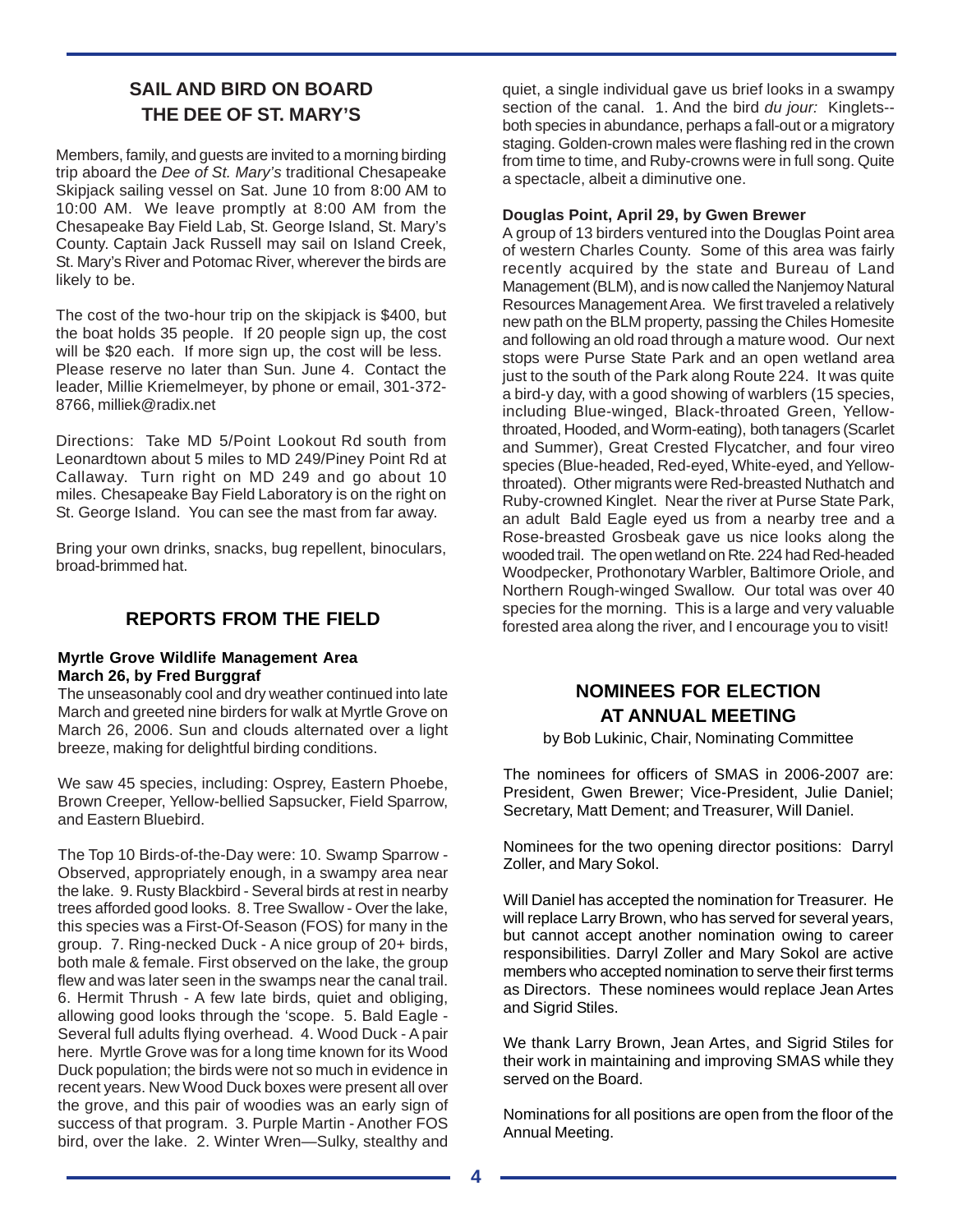# **AUDUBON ANNOUNCES AMERICA'S TEN MOST ENDANGERED BIRDS**

**New York, NY, March 31, 2006 -** The gravest threat facing endangered bird species in the U.S. today is proposed Congressional action to weaken the protections of the Endangered Species Act, according to a report released by the National Audubon Society. "America's Top Ten Most Endangered Birds" notes that development pressures, invasive species, and global warming are threatening these bird species with extinction. The Endangered Species Act is the strongest federal safeguard against the extinction of bird species in the U.S.

The birds named in the report are: Ivory-billed Woodpecker; California Condor; Whooping Crane; Gunnison Sage-Grouse; Kirtland's Warbler; Piping Plover; Florida Scrub-Jay; Ashy Storm-Petrel; Golden-cheeked Warbler; Kittlitz's Murrelet; and ten island birds of Hawaii. Their habitats span the entire East Coast and are dotted across the nation, in Alabama, Alaska, Arizona, Arkansas, California, Colorado, Hawaii, Iowa, Kansas, Louisiana, Michigan, Minnesota, Mississippi, Missouri, Nebraska, North Dakota, Oklahoma, South Dakota, Texas, Utah, and Wisconsin.

Audubon released the report as the Senate actively considers legislation that, if passed, would undermine the vital protections provided to endangered birds by the

Endangered Species Act. In September 2005, the House passed HR 3824, sponsored by Congressman Richard Pombo (R-CA). This bill, euphemistically called "The Threatened and Endangered Species Recovery Act," eliminates protection for critical habitat; creates loopholes allowing projects to proceed regardless of impacts on endangered birds and wildlife; provides highly controversial payments to landowners as compensation for complying with the law; and includes special exemptions for pesticide manufacturers.

To read the press release in its entirety, go to http://www.audubon.org/news/press\_releases/index.html.

### **BOOKSTORE END OF YEAR SALE**

The SMAS Bookstore will be holding its annual year-end sale of all merchandise at the Annual Meeting June 4. The entire inventory will be sold at discounted prices, and free gifts will be offered with every purchase. Now is the time to stock up on field guides and other bird and wildlife-oriented reading material for your summer enjoyment. T-shirts, jewelry, and nest boxes will also be on sale. Bring your checkbook!

#### ○○○○○○○○○○○○○○○○○○○○○○○○○○○○○○○○○○○○○○○○○○○○○ ○○○○○○○○○○○○○○○○○○○○○○○ **NEW OR RENEWAL MEMBERSHIP APPLICATION**

- ! Please enroll me as a member of the Audubon Family and the Southern Maryland Audubon Society. I will receive the chapter newsletter, *The Osprey*, and all my dues will support environmental efforts in Southern Maryland.
- ! Please enroll me as a member of the National Audubon Society at the Introductory Offer.My membership will also include membership in the Southern Maryland Audubon Society. I will receive National's *Audubon* magazine, the chapter newsletter, *The Osprey*, and support National and local environmental causes. A fraction of my dues will be returned to the local chapter.
- ! Please **renew** my membership in the National Audubon Society and the local chapter, the Southern Maryland Audubon Society. A fraction of my dues will be returned to the local chapter.

|                                                                                                             |  |                                                               | $\mathsf{Zip}\_$ |  |  |
|-------------------------------------------------------------------------------------------------------------|--|---------------------------------------------------------------|------------------|--|--|
| <b>Chapter-Only Dues</b> (new/renewal)<br>Make check payable to<br><b>Southern Maryland Audubon Society</b> |  |                                                               |                  |  |  |
| ⊔                                                                                                           |  | Individual/Family $_{20}$ $_{2yr}$ \$20 $_{2yr}$ \$38 $_{30}$ |                  |  |  |
|                                                                                                             |  | Senior/Student 1yr \$15 2yr \$28 3yr \$42                     |                  |  |  |

! Optional Donation \$\_\_\_\_\_\_\_\_\_

**Mail to: Southern Maryland Audubon Society Attn: Membership P.O.Box 181 Bryans Road, MD 20616**

**National Dues, Make check payable to National Audubon Society**

| ப | Introductory Offer - 1 year  | \$20 |
|---|------------------------------|------|
| ⊔ | Introductory Offer $-2$ year | \$30 |
|   | $\Box$ Senior/Student        | \$15 |
| ⊔ | <b>Renewal Rate</b>          | \$35 |

**5**